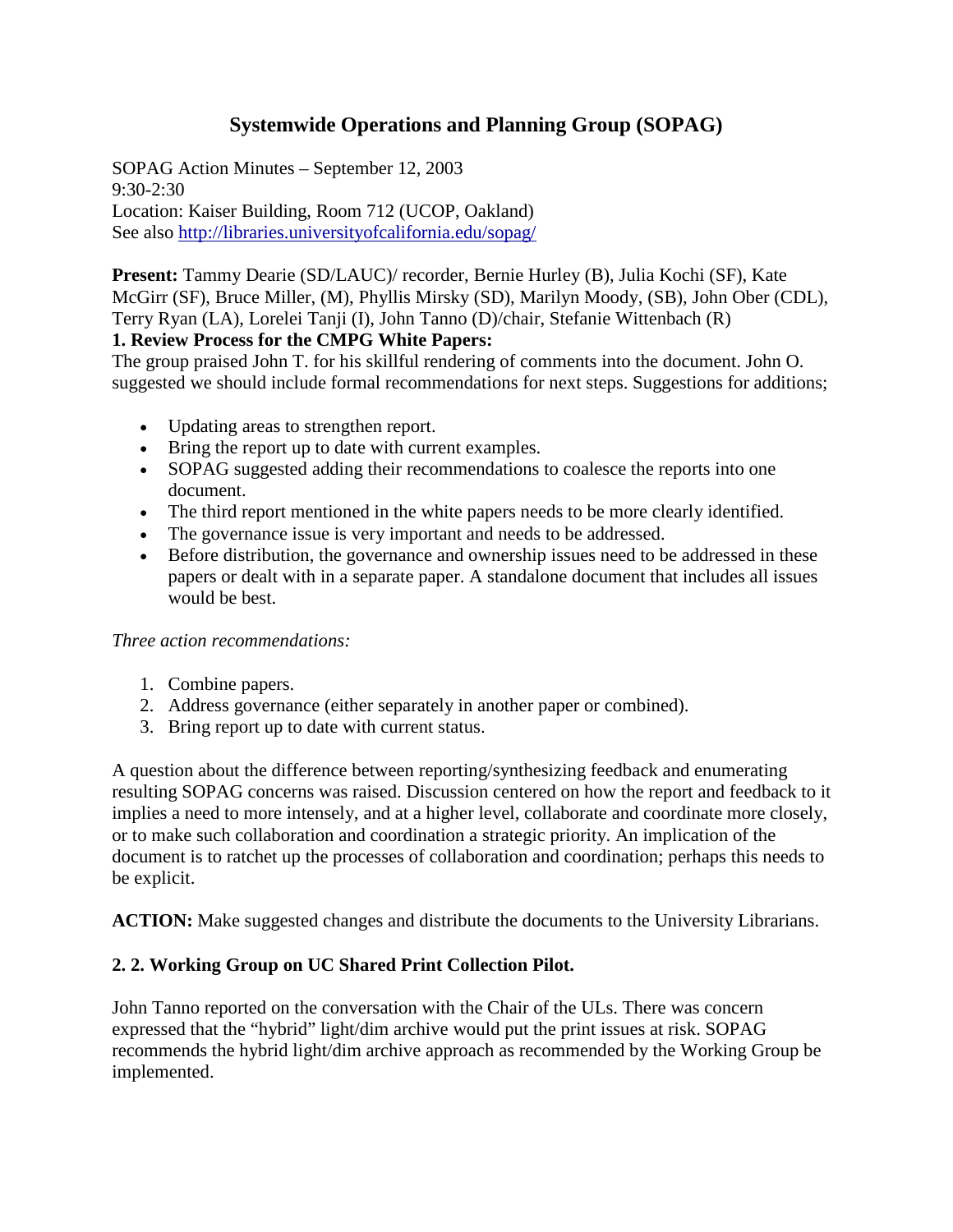**ACTION:** John T. will recommend to the ULs on behalf of SOPAG that the original hybrid light/dim approach be implemented for the pilot project.

# **3. Systemwide Library Planning**

3.1. UC Libraries Website—Update

The Website will be released this month with a letter to Academic Council announcing the arrival of the web page and to the library community through the ULs, SOPAG, and CDLINFO (done on 9/23-25/03).

- 3.2. Update to UC Libraries Master Planning Project List—SOPAG's Activities Comments to add:
	- CDC given two documents to flesh out in the matrix "behaviors of collections."
	- John Ober will draft a new section on "shared services."
	- Add the Privacy Liaison group to the Matrix .
	- Add "Melvyl as pilot" to actions connected to privacy issues
	- List will only include current projects or projects completed in the current fiscal year.

**ACTION:** Julia will revise the matrix based on input; Julia will apprise Gary Lawrence of the plan.

3.3. SOPAG Website, ACGs, and Webmasters

Concern about the ability to keep websites up-to-date. How do we continue to keep them update? It was suggested that ACG could provide an annual update be included along with goals. SOPAG confirmed that each ACG is responsible for maintaining their part of the website.

# **4. Government Information Task Force Report**

Issues identified from the collective responses:

- Is this a pilot of a retrospective print shared collection?
- Should we be concerned with prospective digital collections?

SOPAG agreed to move forward on creating a Steering Committee with some revisions to the charge developed by the Task Force. SOPAG will continue to review the other Recommendations.

**ACTION:** John T. will incorporate suggested changes in the draft report to the ULs and transmit the revised report to the ULs along with the revised charge to the Steering Committee.

**ACTION:** John T. will ask original Task Force members for recommendations for appointees to Steering Committee.

#### 4.1 Workshop

ULs had suggested that future workshops help inform the ULs' agenda for future action,and the recommendations of the Government Information Task Force were mentioned as a possibility for such a workshop. One thought was that we may want to expand the concept to shared collection and collaboration. Something along the lines of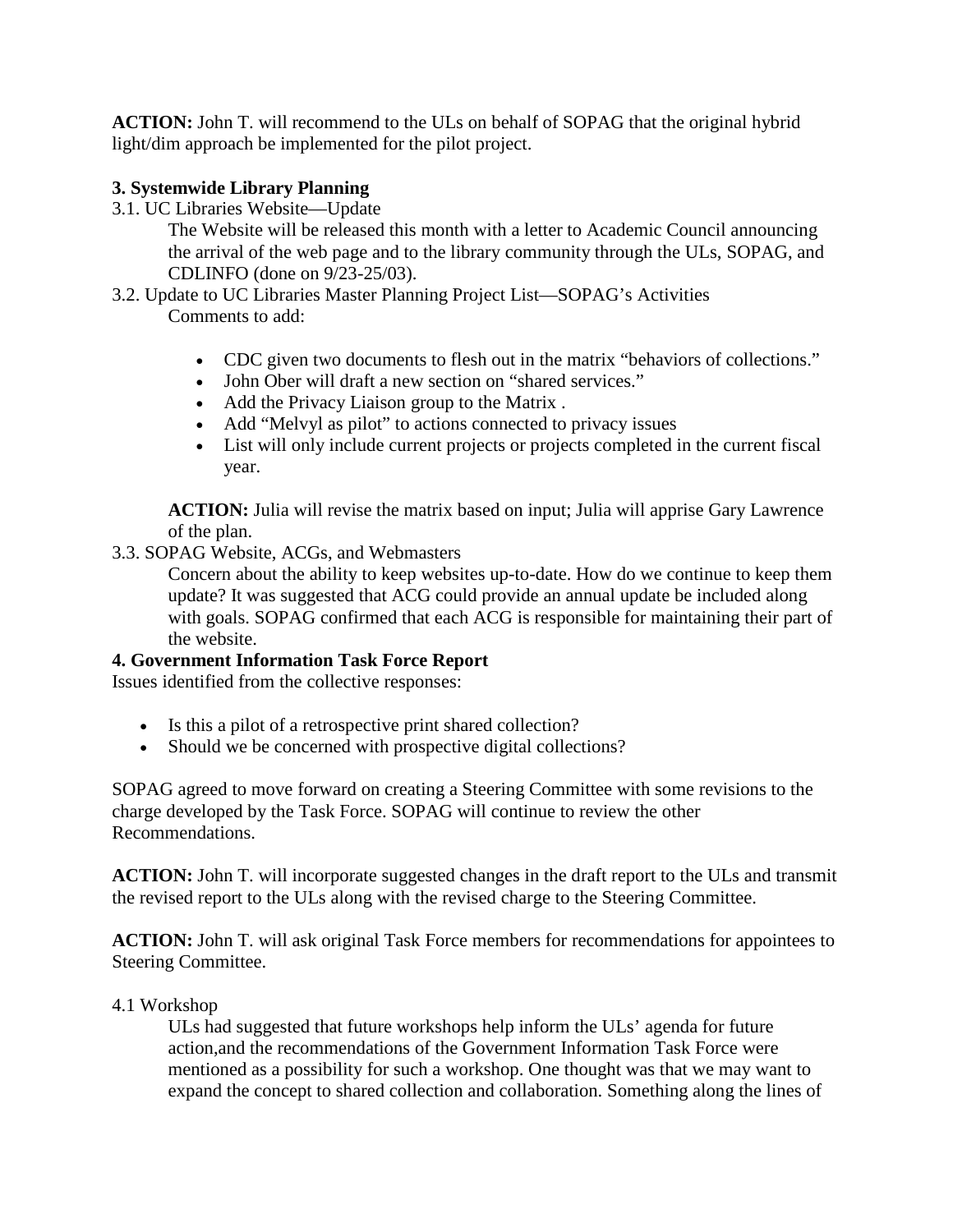"Ratcheting up Collaboration" was a possible workshop concept. Discussion of future workshops will be kept on SOPAG's agenda.

# **5. Report on CDL Related Items**

- a. UC- eLinks: The shared infrastructure development for SFX has taken off and is moving fine. Phase 2 – adding A&I databases - is next. Julia noted that there seems to be an increase in confused patrons regarding UC- eLinks and asked if there is any usability testing planned, especially for UC- eLinks. Action: John O. will take the question back to CDL and report back.
- b. JSTOR there are ongoing conversations with JSTOR about UC developing a repository for JSTOR titles. John O. will keep SOPAG informed.
- c. \$424K NSF/NSDL grant received to be used for exploring the integration of NSDL collections into library services. This joins a small suite of largely grant-funded explorations into federated searching and portals, including a partnership with the Digital Collections Research Project at Berkeley's Center for Studies in Higher Education.

### 5.1 CBS/Request/Desktop Delivery--Update

- VDX testing with UCLA, UCSB and UCSD continues and UCLA and UCSB are ready to move forward.
- There are still problems with OCLC, although Version 2.4 of the software will solve most of them. Version 2.4 is due this month.
- Unanswered question: When will we move forward? Will all campuses come up at the same time?

**ACTION:** Tammy will ask RSC to bring forward a recommendation to SOPAG concerning the next steps for SOPAG to then take to the meeting in November.

# 5.2. Melvyl-T and Bibliographic services

The uniform title question response was shared with the group. In the larger context this issue brought up the need to identify priorities for enhancements to Melvyl and Melvyl's role not only as a stand-alone service but as a core piece of technology connected to other services such as Request and UCeLinks (discussed in a paper title "Shared UC Bibliographic Services: Issues and Challenges). Regarding the uniform title question, the group discussed a draft summary title "The Uniform Title Question" and asked if CDL could change some wording to make it clear that the challenge is for discovering music and other materials, rather than one for specific libraries or librarians. Group recommended we develop principles for guiding the prioritization of development efforts identified or suggested for Melvyl and bibliographic/shared services.

**ACTIONS:** Ober will send revised analysis ("The Uniform Title Question"). Bernie volunteered to draft the statement of principles. He will send the draft to SOPAG for discussion at the next meeting. (note: a subsequent action was discussed and taken through email - the creation of a recommendation from SOPAG to CDL that work begin as soon as possible on the first two steps identified in "The Uniform Title Question" for further action.)

#### **6. All Campus Groups—Update**

6.1 HOTS Response to SOPAG's questions regarding SCP Advisory Committee Draft Charge.